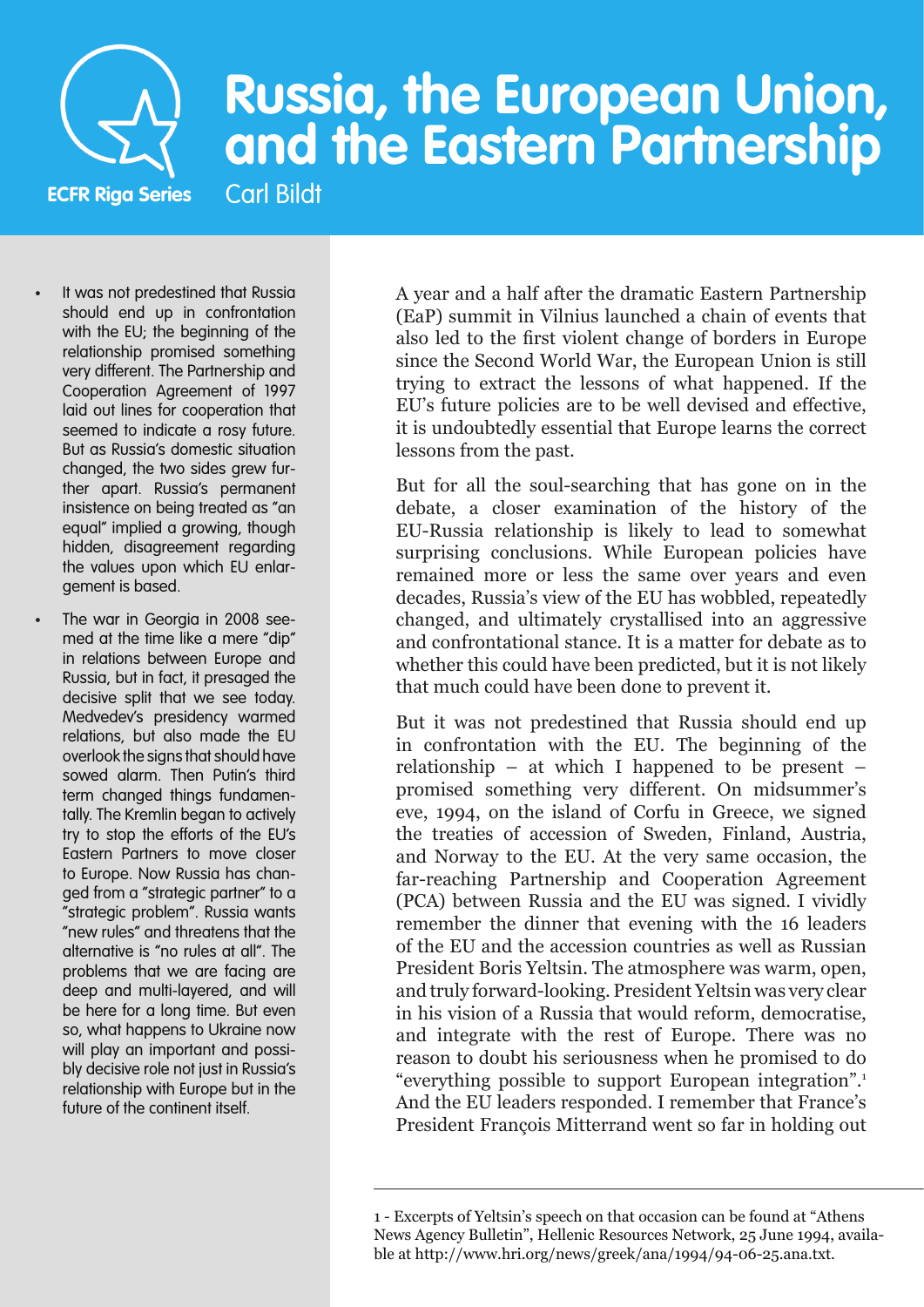the prospect that Russia could become a member of the EU that Germany's Chancellor Helmut Kohl, who had an even stronger belief in the necessity of embracing Russia, had to somewhat restrain his French counterpart.

Under the PCA, an elaborate structure of cooperation and integration was set up – much more extensive than the EU had originally envisaged, because Moscow wanted to be more ambitious.2 At the highest level, there were to be two summit meetings every year between Russia and the EU – today, no other country or entity in the world holds more than one of these summits with the EU every year, although a similar arrangement did previously exist with the United States. And at lower levels, a network of different committees and councils was foreseen to cover different areas.

Things did not work out entirely as intended. The two annual summits continued until the most recent and quite tense 32nd summit was held more than a year ago. These meetings provided the opportunity for comprehensive dialogue at the highest level. But many of the other working structures never actually materialised; the Russian side insisted on dealing with all issues at the highest level. However, in those early days, it was probably mostly Moscow's own habits, experiences, and internal institutional arrangements that made it hard for it to engage fully. Moscow had been a dominant power in a different world, so it was inexperienced when it came to horizontal relationships and to dealing with multilateral structures as complex as the EU. But it did not dispute either the structure, or, more importantly, the values-related foundations of the relationship that were detailed in the PCA.

## **To cooperate "as equals"**

vember/tradoc\_114138.pdf.

The PCA entered into force in 1997. The next formal step in the relationship was taken in the early years of the new century, by which time the Yeltsin era had given way to Vladimir Putin's first presidency, and at a time when the upcoming enlargement of the EU to take in the countries of Central Europe made it necessary to revisit these issues.

The answer was the launch of the European Neighbourhood Policy (ENP) by the Prodi Commission led by former Italian Prime Minister Romano Prodi. The policy's aim was ambitious.

<sup>2</sup> - See "Agreement on partnership and cooperation establishing a partnership between the European Communities and their Member States, of one part, and the Russian Federation, of the other part - Protocol 1 on the establishment of a coal and steel contact group - Protocol 2 on mutual administrative assistance for the correct application of customs legislation - Final Act - Exchanges of letters - Minutes of signing", European Commission DG Trade, available at http://trade.ec.europa.eu/doclib/docs/2003/no-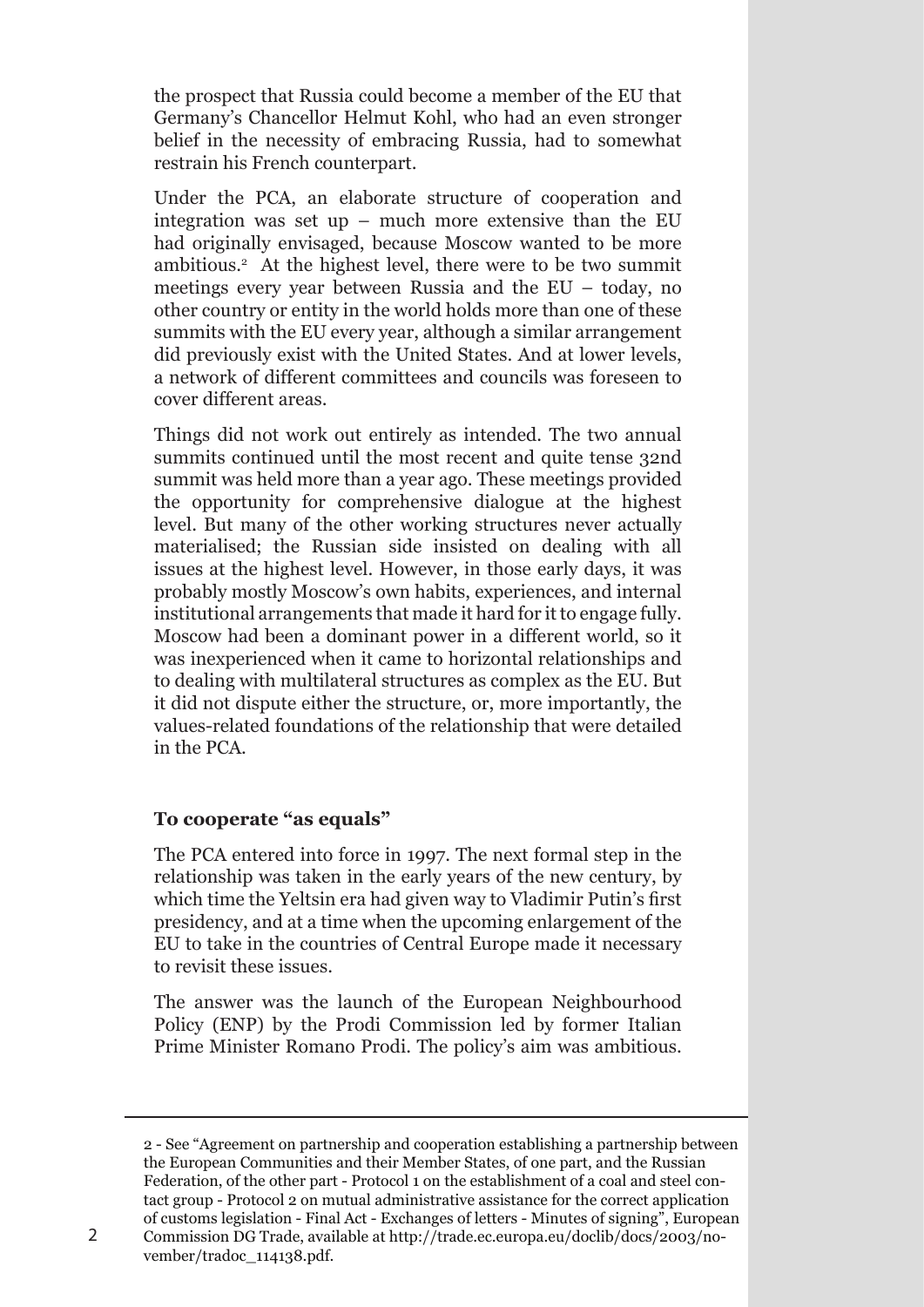By offering the countries in the neighbourhood the opportunity to participate in "everything but institutions", it sought to facilitate the development of a "ring of friends" around the EU. Another key objective was to prevent a new dividing line from opening up between the new members of the EU and countries with which they had previously closely cooperated. Russia was most certainly also made this offer at the time, but early on, it declared that it did not want to be part of this approach. Its rejection was less about refusing the details of cooperation and integration, but more about not wanting to be treated in the same framework as what it considered lesser nations, and about a wish to establish more direct and equal relations with the EU.

This stance is more important than it may seem. Instead of merely representing a big country's demand for red-carpet treatment, it quietly but clearly questions the fundamental values upon which EU enlargement is based. When Moscow asks to be treated as "an equal", it effectively means that it does not want to join Europe by accepting EU principles of behaviour, but that it wants to be an equal partner with whom Europe should negotiate these principles in the first instance. At the time, Russia had not yet clearly spelled this out, but the attitude was ever more present in Russia's vision of the world and began to complicate its attitudes towards Western organisations. As described by Stephen Sestanovich in his analysis of Russia-NATO relations, the same dilemmas also prevented NATO membership from ever becoming a realistic prospect for Russia: "How one felt about Russia being a member depended on how it became one. […] Was membership a matter of geopolitical entitlement, or was it something to be earned? Was Russia to be asked to join because of its power or because it honestly embraced NATO's goals?" <sup>3</sup>

In reality, the West often tried to bend over backwards to integrate its former adversary along with its former allies into Western networks of institutions. But it is also true that the West never considered doing this on the basis of principles other than those of liberal democracy. It cannot be blamed for that: after all, what would those other principles have looked like? Thus, contrary to Moscow's claims, the West did try to treat Moscow as an equal, as a member of the Western family, sharing the same worldview. And it is regrettable that Russia's domestic developments gradually laid the foundations for an autocratic regime, which, as it was consolidated, took Russia further and further away from any chance of truly qualifying for membership of Western institutions, and thus further from actually becoming a member of the Western family. And the frustration of a permanent underqualifier slowly started to tarnish Russia's whole view of the West.

<sup>3</sup> - See Stephen Sestanovich, "Could it have been otherwise?", The American Interest, 14 April 2015, available at http://www.the-american-interest. com/2015/04/14/could-it-have-been-otherwise/. 3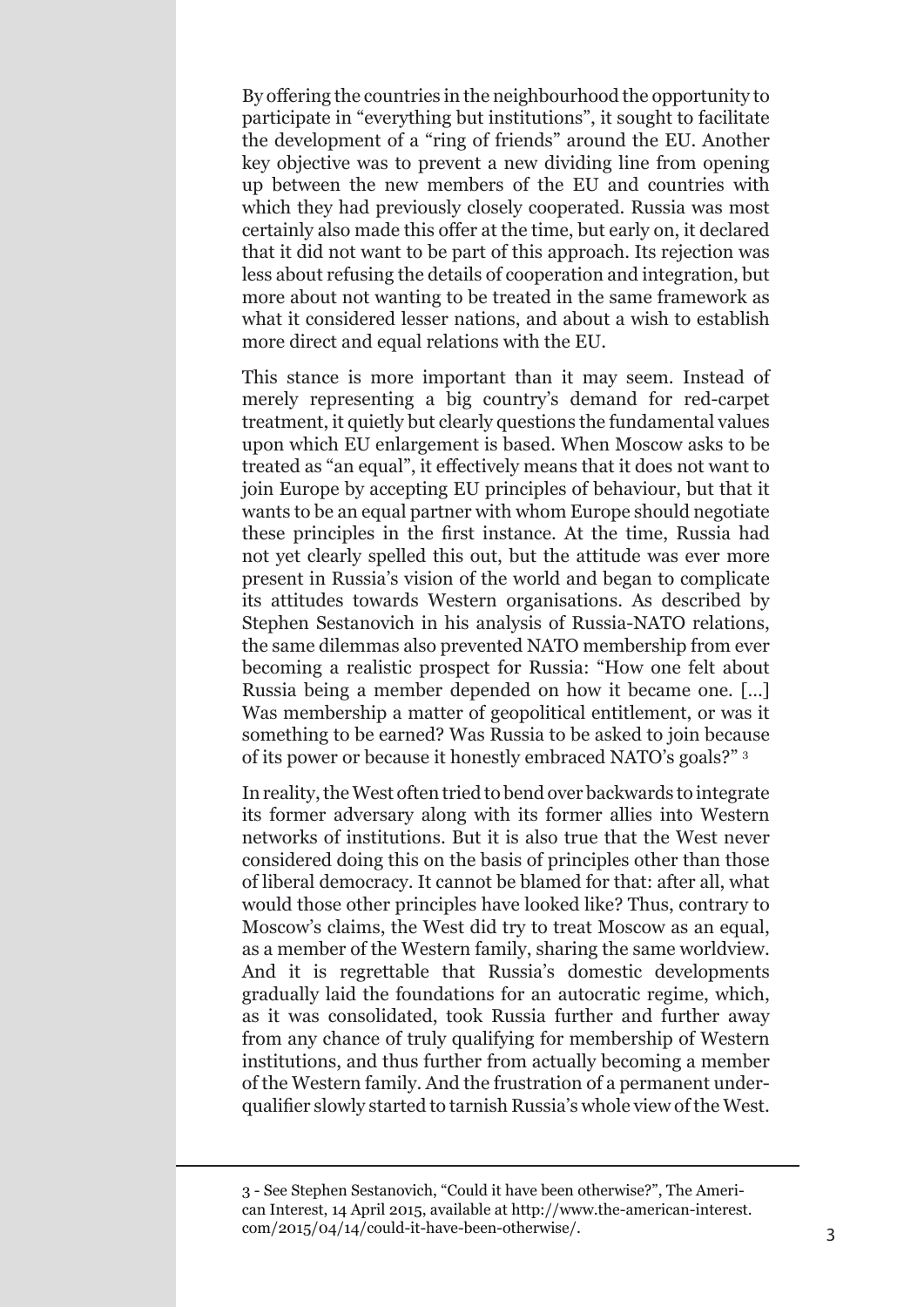## **Gearing up to 2008**

The EU never excluded or neglected Russia. It was Russia that, for its own reasons, opted out of EU neighbourhood policies as they began to develop. Still, the EU went along with Russia's wish to be treated as a separate case and focused relations between the two on the development of what came to be called four common spaces, as laid down at a summit in St Petersburg in 2003. In Moscow in 2005, agreement was reached on very ambitious "road maps" for the common economic space, the common space of freedom, security, and justice, the common space for external security, and the common space of research and education. <sup>4</sup>

These were indeed ambitious road maps, but in essence, what they outlined was very similar to the areas identified in the Action Plans for the different countries involved in the neighbourhood policies. However, divergences soon started to emerge, due to developments in the policies of the neighbourhood countries. After the Orange Revolution in 2004, Ukraine expressed its wish to move forward with closer relations with the EU, notably in the areas of free trade. But the process of having Russia join even the World Trade Organisation turned out to be far more prolonged and difficult than had been anticipated.

Within Russia, the years 2004-2008 were marked by deep suspicion of the West. Moscow grudgingly accepted the outcome of Ukraine's 2004 Orange Revolution, but nevertheless, it considered it to have been a Western-inspired regime change and it suspected that something similar might be on the cards for Russia. It was during those years that "counter-revolutionary" youth movements were created in Russia and grew to enormous size, and information campaigns – although modest by more recent standards – were launched against democratic neighbours and against Western institutions. The agenda changed only after 2008, when a controlled handover of power to the new president, Dmitry Medvedev, calmed down some of the revolution-related paranoia, and economic crises combined with a slump in oil prices brought the need for economic modernisation forcefully onto the agenda.

Of course, the most important event of 2008 was not Medvedev's assumptionofthepresidency.Therecognitionoftheindependence of Kosovo in February and the question of the enlargement of NATO at the Bucharest summit in April led to sharp divergences of views between the Kremlin and the West. At an informal meeting in Bucharest, President Putin expressed himself in a way that was interpreted as questioning the very statehood of Ukraine, and sharp rhetoric over Kosovo led to Russian hints at some sort

<sup>4-</sup> For details of these "road maps," see "15th EU Summit: Road Maps for Four Common Spaces", European Commission, available at http://ec.europa.eu/research/iscp/pdf/ policy/russia\_eu\_four\_common\_spaces-%20roadmap\_en.pdf.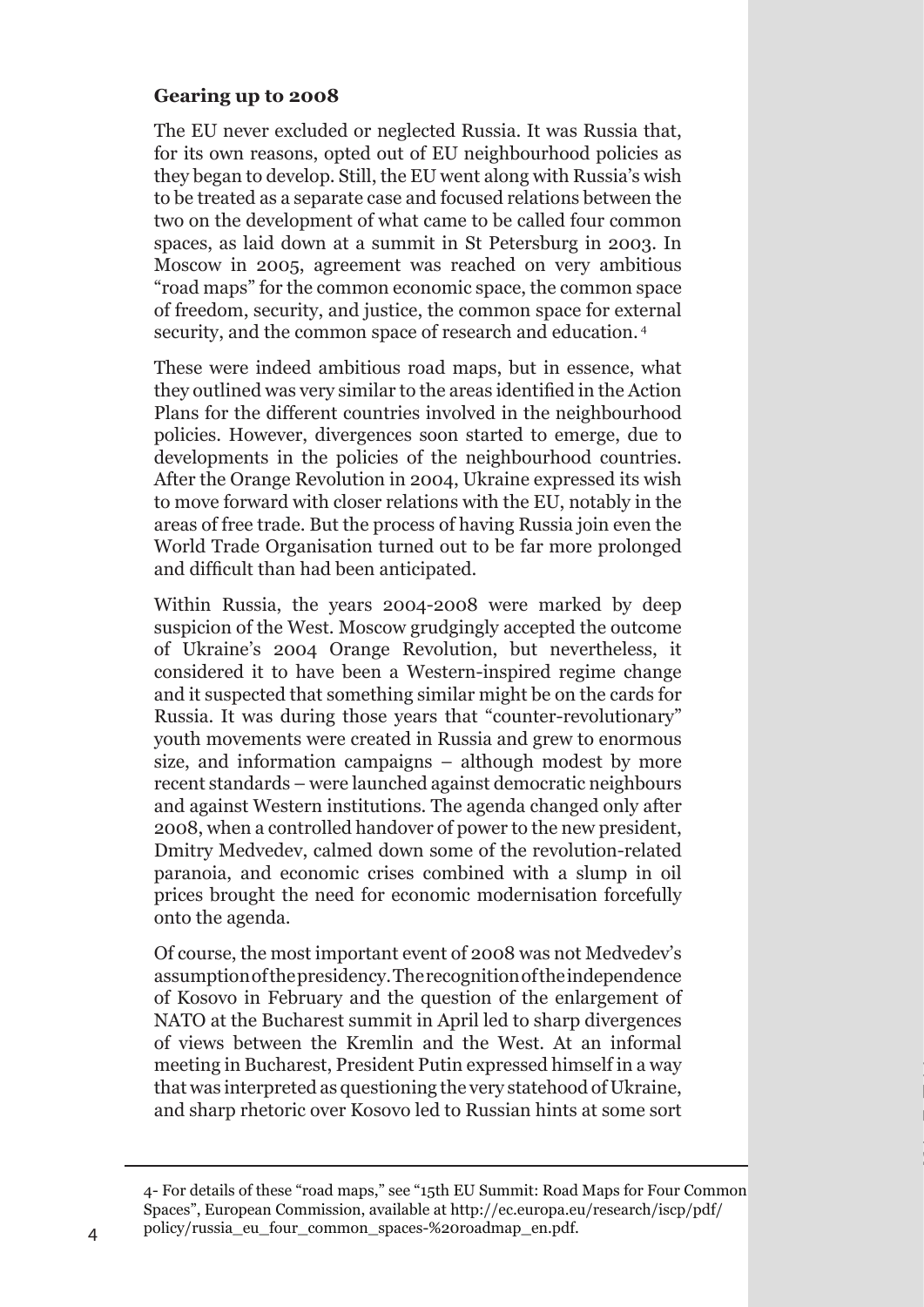of retaliation directed against Georgia. One after another, steps were taken that eventually led to the outbreak of the war between Russia and Georgia in August.

The outcome of that war was important in several respects. First, it demonstrated that Russia had a lower threshold than most had previously believed for using military force in its immediate neighbourhood. Secondly, Russia had begun to establish a doctrine of the right to intervene militarily on the pretext of protecting Russian nationals or other interests. Thirdly, Russia demonstrated a blatant disregard for international law in proceeding quickly to recognise South Ossetia and Abkhazia as independent nations. So far, it should be noted, virtually no one else has followed Russia in extending recognition to the two breakaway regions – not even as close a Kremlin ally as Belarus. And finally, from the Russian point of view, it also demonstrated problems in its armed forces, and served as a further inspiration for the military reforms that really got under way in 2008.

Russia's war with Georgia caused a distinct dip in relations between Russia and the EU. The PCA of 1994 had expired in 2007, and after the events in Georgia, the launch of talks to replace it with a more ambitious and legally binding agreement was postponed. However, the pause lasted only a few months, and in 2009, most things were on track again. Negotiations on the so-called New Agreement were begun, and at the summit in Stockholm in November 2009, talks started on the so-called Partnership for Modernisation, which was officially launched at the summit in Rostov in June 2010.

All this was undoubtedly helped by Medvedev's presidency in Russia. The discourse inside Russia during this period was very much focused on the need for economic modernisation, and relations with the EU were seen as important in this regard, since the EU was, in every single way, by far Russia's most important economic partner. In spite of serious differences on some international issues, notably Kosovo, progress was made in other areas. The period even saw some breakthroughs on emotional and contested historical issues, such as Moscow's admission of the 1940 Katyn massacre and the subsequent warming of relations with Poland.

However, the Medvedev presidency and the prospects it seemed to offer may also have been one of the reasons that the West at the time did not properly understand the lessons of the Georgia war. The war was considered to be an aberration. Few were willing to examine the patterns of thought and strategic aims behind it or to ask whether and how these could possibly manifest themselves again.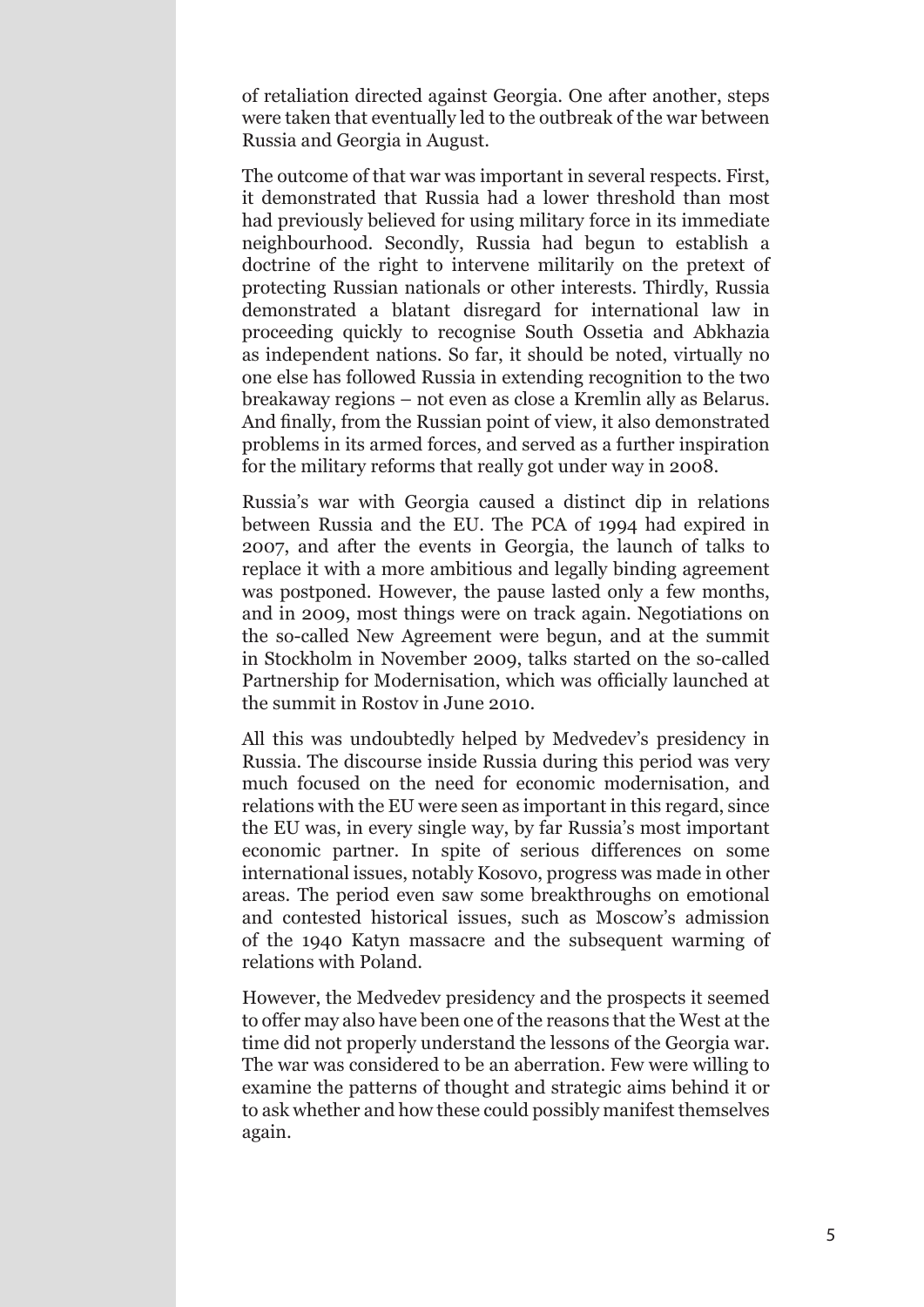In retrospect, this might well be seen as one of the mistakes EU made in its relationship with Russia. Inadvertently, Europe might have sent the signal that it was prepared to tolerate a more aggressive Russian stance in what Russia considers its "near abroad". This might have led President Putin in 2014 to believe that his actions against Ukraine would cause only a "dip" of the sort that happened after the war with Georgia.

### **The second coming of Putin**

Meanwhile, for the EU, 2008 was also the year in which the Eastern Partnership was launched, at the initiative of Poland and Sweden. It addressed Europe's relations with the six Eastern European and Southern Caucasus countries of the ENP and sought also to further regional cooperation between these states.

Answering to the wishes of Ukraine, talks with Kyiv were launched in March 2007. After Ukraine also joined the WTO, negotiations aimed at concluding an association agreement, and, as part of it, instituting a deep and comprehensive free trade area (DCFTA). The agreement was said to be "deep and comprehensive" because it tried to tackle different non-tariff barriers to trade, along the lines of the Europe Agreements made with the Central European states before their accession to the EU. In March 2012 the talks were concluded and the 2,000-page agreement was initialled. <sup>5</sup>

There negotiations were highly public, and Russia raised no questions or issues related to them either in its frequent summits and other meetings with the EU nor bilaterally with Ukraine. In general, up until 2012/2013, the Russian attitude towards the EU was essentially quite positive. The EaP was a non-issue; it was most likely seen as another fairly irrelevant Brussels exercise. Furthermore, in late 2004, in the immediate aftermath of the Orange revolution, President Putin even said that Russia could look favourably on Ukraine becoming a member of the EU. <sup>6</sup>

Modernisation still dominated the agenda in Moscow, and cooperation and integration with Europe were seen as an important instrument in achieving this end. But then everything changed, in a dramatic way.

In 2012 Vladimir Putin returned to take a third term as president of Russia, and his political platform now included the aim to move from the customs union with Kazakhstan and Belarus launched suddenly in June 2009 to a fully fledged Eurasian Union with Kazakhstan, Belarus, and other countries willing to join. The

<sup>5</sup> - For the full text of Association Agreement, see "Association Agreement between the European Union and its Member States, of the one part, and Ukraine, of the other part", European External Action Service, available at http://eeas.europa.eu/ukraine/docs/association\_agreement\_ukraine\_2014\_en.pdf.

<sup>6-</sup> "Press Conference Following Talks with Spanish Prime Minister Jose Luis Rodriguez Zapatero", Official website of the President of Russia, 10 December 2004, available at http://en.kremlin.ru/events/president/transcripts/22742. <sup>6</sup>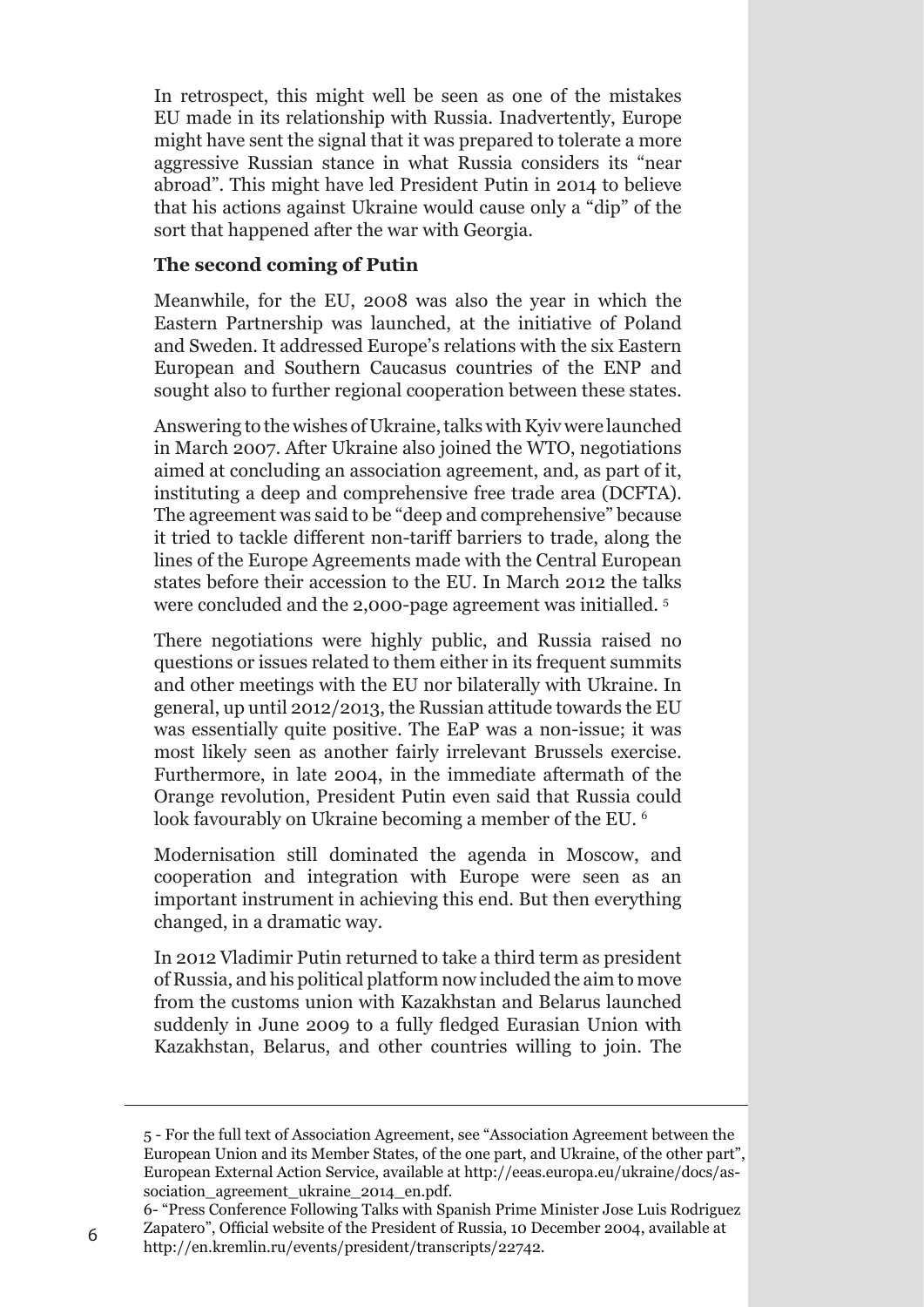sudden move to a customs union effectively brought to a halt the New Agreement talks with the EU. Instead of moving step by step towards the often discussed free trade area from Lisbon to Vladivostok, Russian policy now sought to establish a customs union with in international perspective fairly high tariff barriers and numerous restrictive practices. This sudden change also came after a joint report by the then European Commissioner for Trade and the Russian Minister of Economy was made in 2008 concerning informal negotiations on establishing a free trade area. The change in Russian policy was not preceded by any consultations or informal talks.

I remember a number of official meetings at which EU efforts to move forward the free trade agenda were met with the response that this was not Russia's agenda at the moment. Reference was made to the need to focus on the implementation of WTO membership, finally secured in 2012 – although, from the EU's point of view, this implementation left much to be desired.

In late summer 2013, the Kremlin launched an aggressive effort to stop Ukraine, Armenia, and Georgia from signing the DCFTA and Association Agreements at the Eastern Partnership Summit, which was to be held in Vilnius in November. First, in an all-night session, Armenia was convinced to change track and to apply to join the Customs Union and the forthcoming Eurasian Union. Total gas dependency on Russia, Russian military presence in Armenia, and the conflict with Azerbaijan provided extremely convincing arguments. It should be noted that, although eyebrows were raised, the EU in no way objected to or criticised this very sudden U-turn in Yerevan. Every country should have the sovereign right to choose its own direction.

But Ukraine was obviously key. Russia's absolute priority became the struggle to turn Ukraine away from its European path and to have it included in the Eurasian Union. All conceivable means were to be employed for this purpose. Trade embargoes against Ukraine started early, followed by what can only be described as open information warfare. The rest, as they say, is history.

This crisis has now brought us to open war between two great European nations and to a dramatic change in the entire security outlook for our continent, and every step has been driven by action taken by the Kremlin. It was Russia, not the EU, that presented Ukraine with a zero-sum choice and tried to force it into arrangements that the country was simply not prepared to accept. The DCFTA agreement was perfectly compatible with existing free trade agreements between Ukraine and Russia, and the EU had in no way questioned these arrangements. <sup>7</sup> On the

<sup>7-</sup> For the text of the CIS free trade agreement, see "Dogovor o zone svobodnoi torgovli", Official portal of the CIS, 18 October 2011, available at http://www.e-cis. info/page.php?id=20062. 7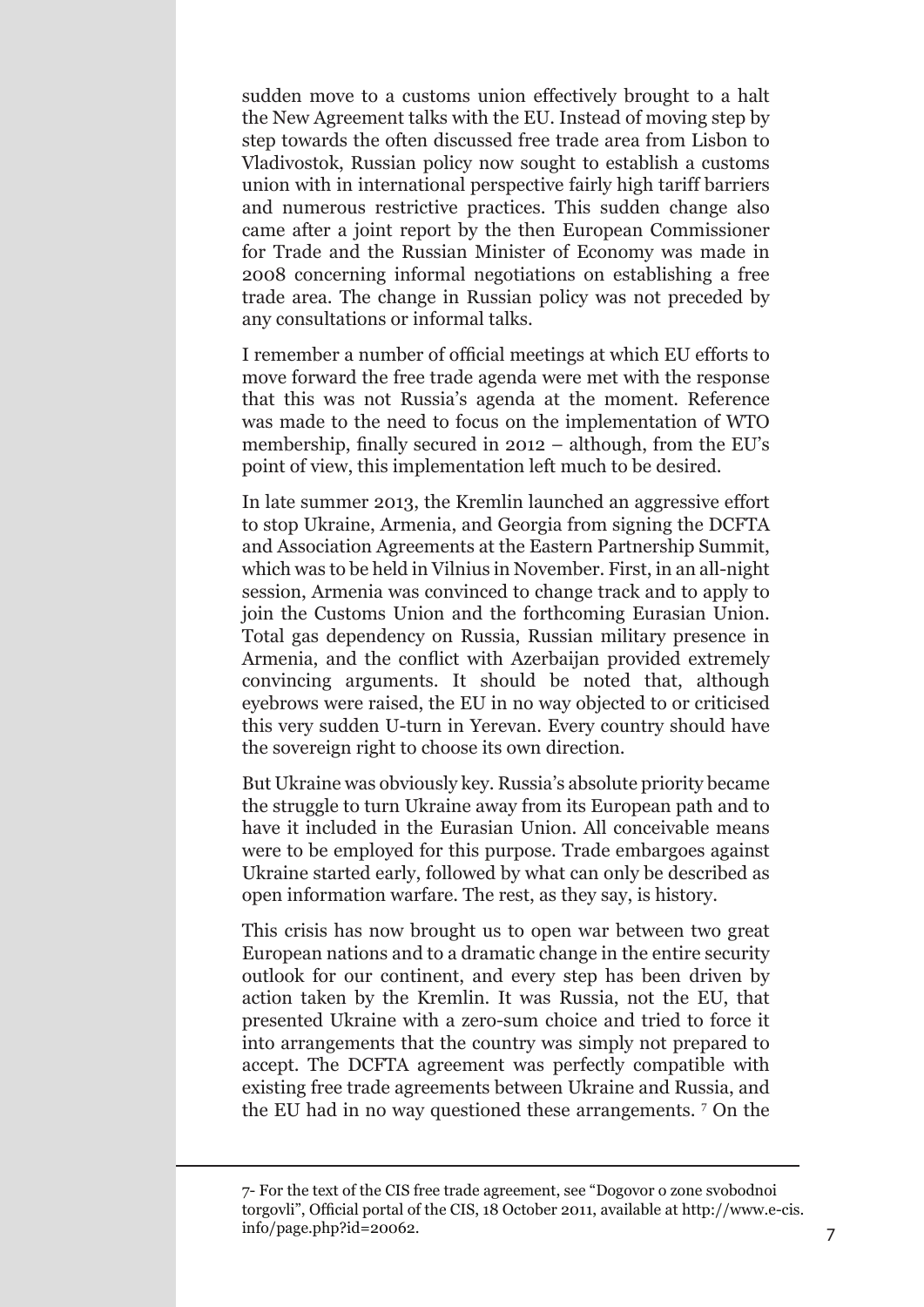contrary, the agreement was seen as a building block in a more ambitious wider future arrangement and thus something that was fundamentally in Russia's interests as well.

Independent studies suggest that the simple implementation of the agreement would bring benefits of 6 percent of additional GDP over the medium term and 12 percent in terms of increased welfare for the Ukrainian people. And much more can be expected if Ukraine genuinely implements the reforms foreseen by the Agreement, since the reforms would improve the business climate and help to attract foreign investments and technology transfers.

This should objectively be in the interest of Russia as well. We all benefit more from having prosperous rather than poor neighbours, and a better economy in Ukraine would obviously translate also into better economic prospects for Russia. But this economic and trade logic, so important for an EU in which economic integration has always been the fundamental basis for political cooperation and integration, was obviously alien to a Kremlin that had started to think in older geopolitical terms.

The perspective in Kyiv remains different. It should be remembered that even Viktor Yanukovych's regime, up until its very end, insisted that it intended to sign the Association and DCFTA Agreement with EU and rejected the option of joining the Russian-centric Eurasian Union.

The trade and propaganda wars of late 2013 triggered a political crisis inside Ukraine in early 2014 and then, suddenly, moved into a military conflict between Russia and Ukraine. The invasion, occupation, and annexation of Crimea from 27 February to 18 March went relatively smoothly in military terms and led to a surge of heavily promoted nationalist feelings in Russia. In a concerted propaganda offensive, this was all portrayed as a necessary counter-strike against fascists in Kyiv, who in cohort with NATO wanted to take over the country, persecute Russian speakers, and prepare for military aggression against Russia itself. Of course, there was no factual basis for this. A mission by the OSCE High Commissioner for National Minorities to Crimea could find no trace of any discrimination against Russian speakers.

If Crimea went relatively smoothly from the Kremlin's point of view, the follow-on operation launched in the Donbas from mid-April, explicitly aimed at establishing a Novorossyia mini-state all the way to Odessa, soon turned out to be more difficult – although it used very much the same methods as the invasion of Crimea. Heavy support with weapons, propaganda, and special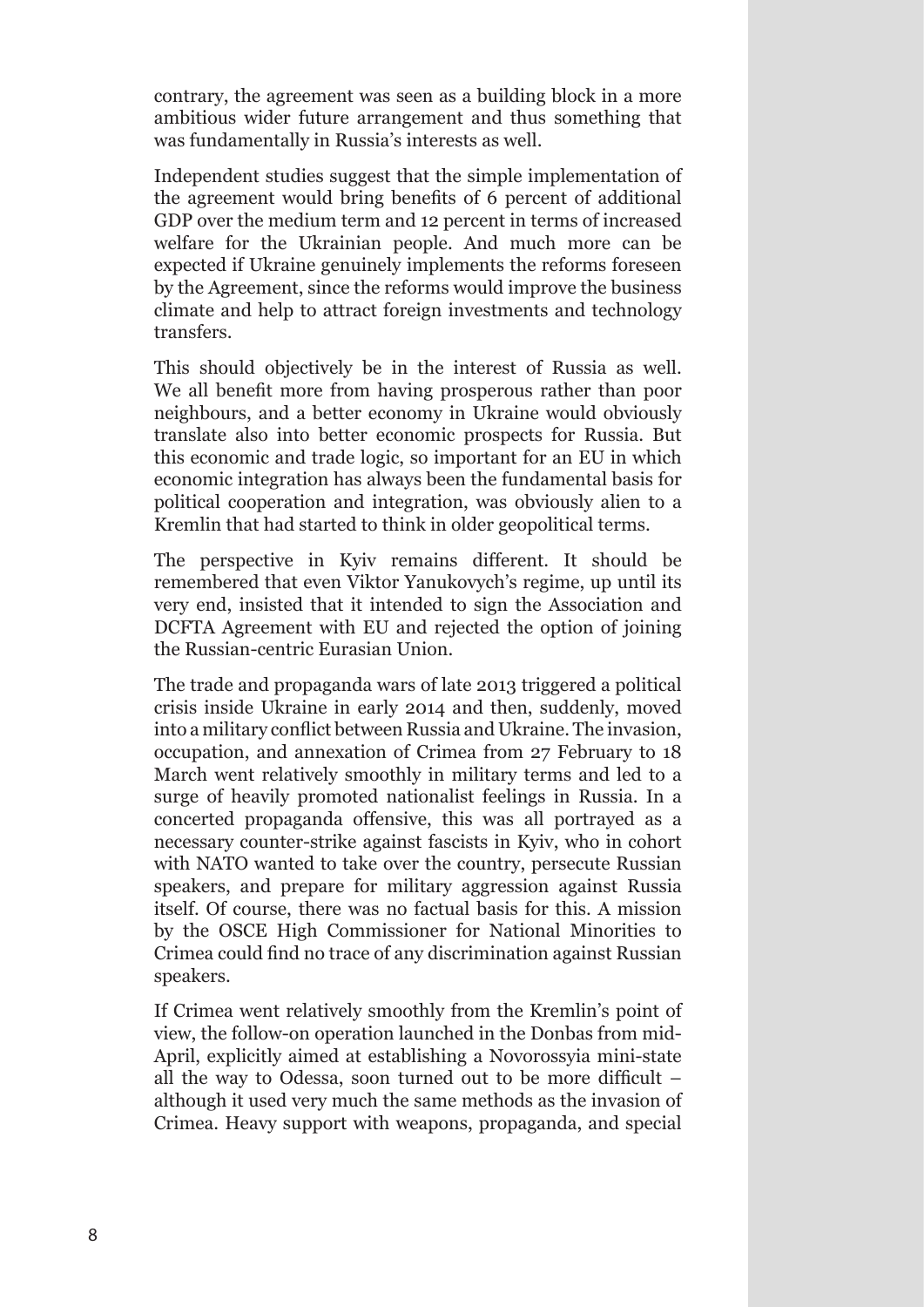forces was simply not enough; the population turned out to be reluctant to go along with the Russian agenda. And by then, Russian policy had made of the rest of Ukraine a far more united and determined nation than it perhaps ever had been. Invading countries is, historically speaking, not a good way to make friends.

As the inflows of heavy weapons and special units increased, catastrophe was bound to happen, and it came with the shooting down of Malaysian Airlines flight MH17 on 17 July. The exhaustive Dutch investigation will report its findings, but an independent investigation published by, among others, Der Spiegel in Germany has traced the responsible unit back to the 53rd Air Defence Brigade in Kursk south of Moscow.

In August, there was a real risk that the entire separatist effort would collapse under pressure from Ukrainian counteroperations, in spite of allthe supportit had been given byMoscow. Then, Russia chose open intervention. A number of battalion battle groups of regular Russian forces had to be sent in to rescue the situation and make it clear that defeat for the separatists was simply not going to be accepted by the Kremlin.

Since then, Ukraine has seen first the Minsk agreement in September, then the resurgence of offensive operations in winter, followed by new Minsk negotiations and the so-called Minsk II agreement, officially a "package of measures" for the implementation of the original document.8 These developments clearly demonstrate that a lasting political solution is a long way off. The basic Russian objectives of destabilising Ukraine and preventing its European orientation remain unchanged, and military, diplomatic, and information warfare means are being deployed to achieve these ends.

#### **What now?**

Because of all these, we are in a fundamentally different situation on the relationship between Russia and the EU than that which we had sought to achieve in the years up to 2012/2013. Previously labelled a "strategic partner" to the EU, Russia is now obviously a strategic problem. In some important respects, it could even be called a strategic adversary. The formal dialogue between the EU and Russia has effectively been suspended, although certainly there are no lack of diplomatic channels, with high-level talks on the Russian aggression against Ukraine being held almost on a weekly basis. Brussels policy discussions, notably on the issue of sanctions, are of great importance, although operational diplomacy these days is primarily coming out of Berlin. And the cohesion of the EU has been better than it is given credit for.

8- For the text of the so-called Minsk II agreement, see "Full text of the Minsk agreement", Financial Times, 12 February 2015, available at http://www. ft.com/cms/s/0/21b8f98e-b2a5-11e4-b234-00144feab7de.html. 9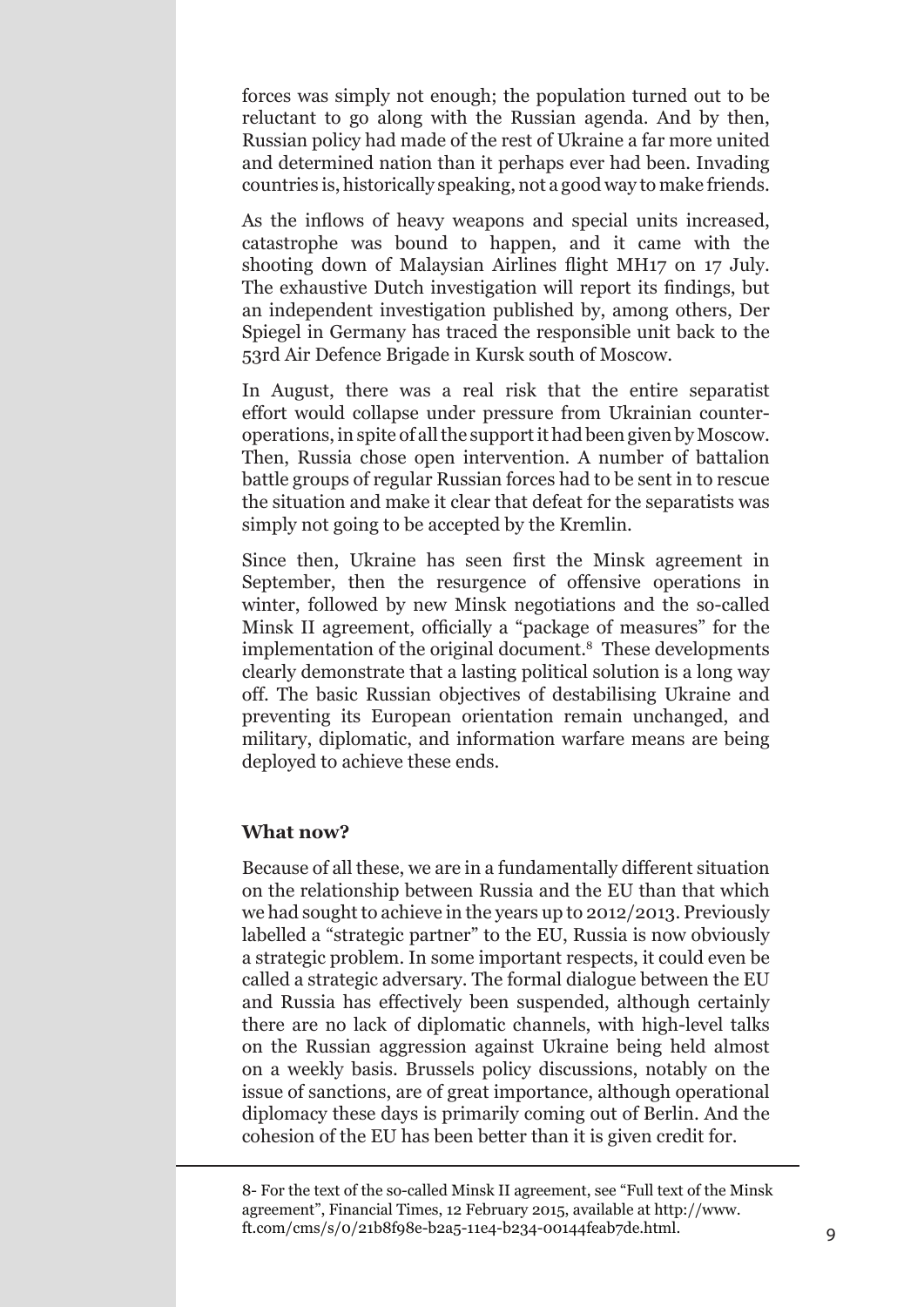It goes without saying that the perspective on Russia differs between Tallinn and Lisbon – and these days between Warsaw and Athens, too. But Europe's internal discussions have so far resulted in the EU making a unified and strong stand. The member states share a recognition of the gravity of the situation as well as a common determination to support Ukraine and to oppose Russia's aggression, even if there are different degrees of optimism as to the chances of getting Russia to change course. Observers in the West in general – within as well as outside the EU – failed to see the magnitude of the change in Russian policy that has been witnessed since the beginning of the third Putin term. And it is clear that, in view of this change, we must also reconsider our long-term assessments of Russia. Russia has come full circle: eager in the early 1990s to become part of the Western democratic community, it soon started to fake democracy, and then, after Putin's comeback, it began to openly challenge it.

What we are now faced with is not just "a dip", as we – mistakenly, as it turned out – considered the 2008 war with Georgia to be. And we should be aware that, under the Constitution of Russia, Vladimir Putin might well be president until 2024 – into the possible second term of the next president of the United States. Therefore, we have ample reason to listen to what he has to say. The triumphalist 18 March speech marked the emergence of a Russia intent on reuniting "the Russian lands", even those that were divided during Soviet times, as had been the case with Crimea.9 This caused distinct unease not only in the three Baltic countries – which were part of Russia for a longer period than Crimea was – but also in Kazakhstan and Belarus. There is an inherent conflict between this Great Russian approach and the wider, but no less power-oriented, Eurasian one.

Of even greater significance was the Valdai Club speech delivered by President Putin on 21 September. In it, a clear policy of Russian revisionism was presented to the outside world. Under the heading of "New Rules or a Game without Rules", Putin said that "this formula accurately describes the historic turning point we have reached today and the choice we all face." Continued adherence to the agreed and existing rules was not an option. And he went on to say that "history's lessons" showed "first of all" that "changes in the world order – and what we are seeing today are events on this scale – have usually been accompanied by if not global war and conflict, then by chains of intensive local-level conflicts." <sup>10</sup>

The message is stark. New rules – or a game without rules. And

<sup>9-</sup>For the text, see "Address by President of the Russian Federation", Official website of the President of Russia, 18 March 2014, available at http://en.kremlin.ru/events/president/news/20603.

<sup>10</sup> -"Meeting of the Valdai International Discussion Club", Official website of the President of Russia, 24 October 2014, available at http://en.kremlin.ru/events/president/<br>10 news/46860.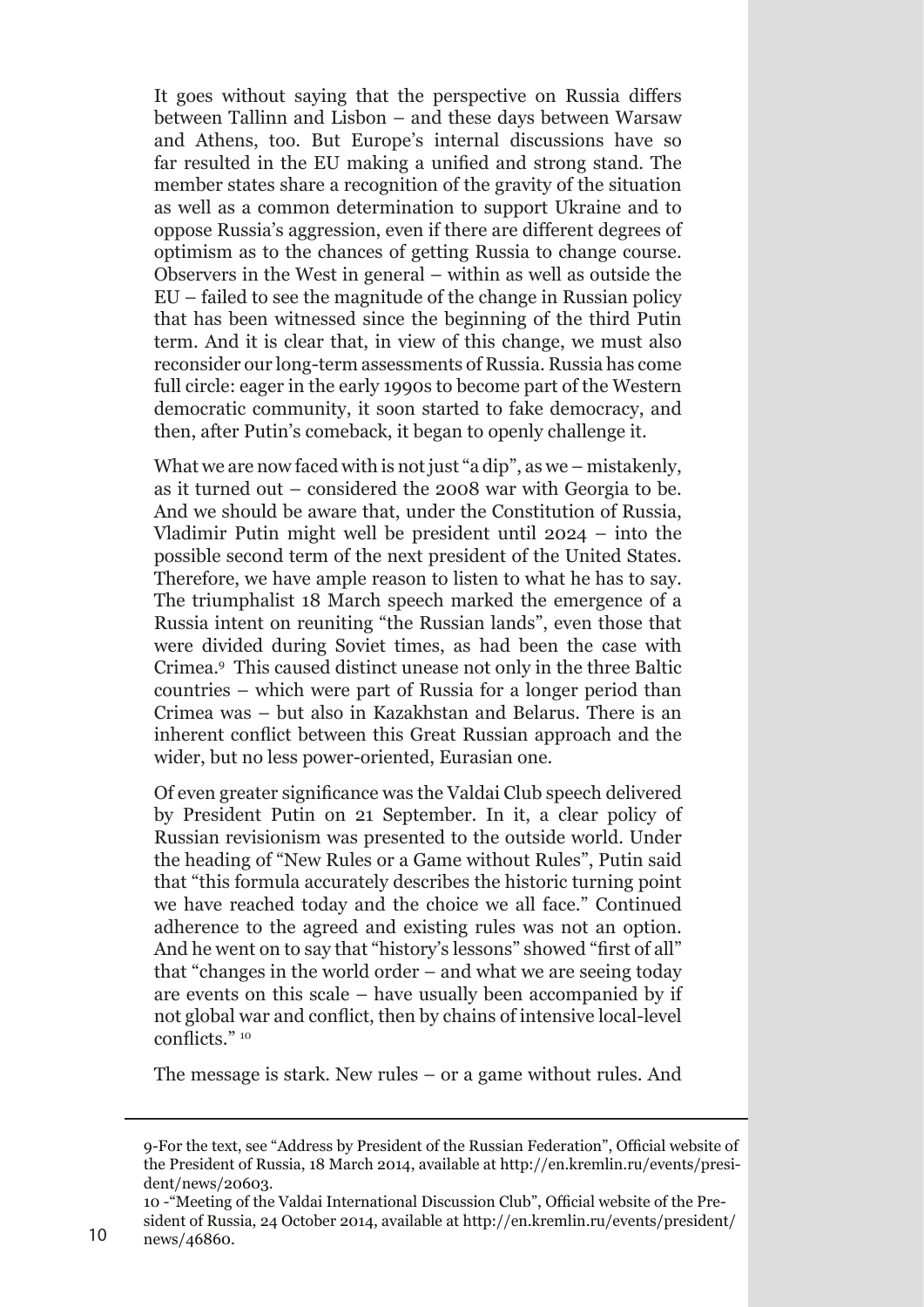the likelihood of a chain of intense local-level conflicts. Russia has cast aside first any effort and then any pretence of adapting to the European order based on liberal democracy and OSCEbased rules. We are confronted with a Russia that in words as well as deeds has demonstrated a distinct departure from what we have seen before as well as from the basic principles upon which the security and stability of Europe have been built in the past few decades.

As for the future, it is my belief that much will be decided by what happens to Ukraine. To put it simply: the future of Ukraine is the future of Russia, which is the future of Europe. If Ukraine sinks into division and decay, it will develop into a zone of continuous confrontation that is likely to drive further militarisation and authoritarian development in the politics of Russia. If this should happen, we can by no means exclude the possibility that Russia's revisionist ambitions may acquire wider geographic dimensions in the years ahead. A desperate regime might resort to desperate policies. A wider war in Europe suddenly seems possible.

On the other hand, if the democracy of Ukraine should be consolidated, and strong reform policies turn the economic future of the country around, also anchoring it in integration with the European Union, then this might well over time serve as an inspiration for a more democratic and reform-oriented era in the development of Russia. In this eventuality, we might, at some time in the future, return to the strategic partnership we so clearly have been seeking with the country and pick up the efforts to create free trade and integration from Lisbon to Vladivostok.

However, we need to be aware that arriving at such a result is likely to take a long time and will require significant efforts. The EU will need to do its best to boost the sovereignty of its eastern neighbours and grant them a real opportunity to choose their own future. Europe also needs to address the outstanding vulnerabilities of existing EU members – whether they be loopholes related to defence or other issues. We will also need to make Russia's aggressive behaviour costly, and therefore less appealing. By doing all this, we have the chance of seeing Russia one day change its ways and means – grudgingly or not.

But we need to give up hope of finding a quick fix, a miracle deal that can act as a silver bullet to fix the situation overnight. Most likely, there will be no quick fixes – and insisting on finding one might very well lead to bad mistakes. We must clearly see the both fundamental and long-term nature of the challenge that this development represents. Only then can we succeed in addressing it.

**Carl Bildt** is co-chair of the ECFR board. He was prime-minister of Sweden from 1991 to 1994 and Sweden's minister for foreign affairs from 2006-2014.